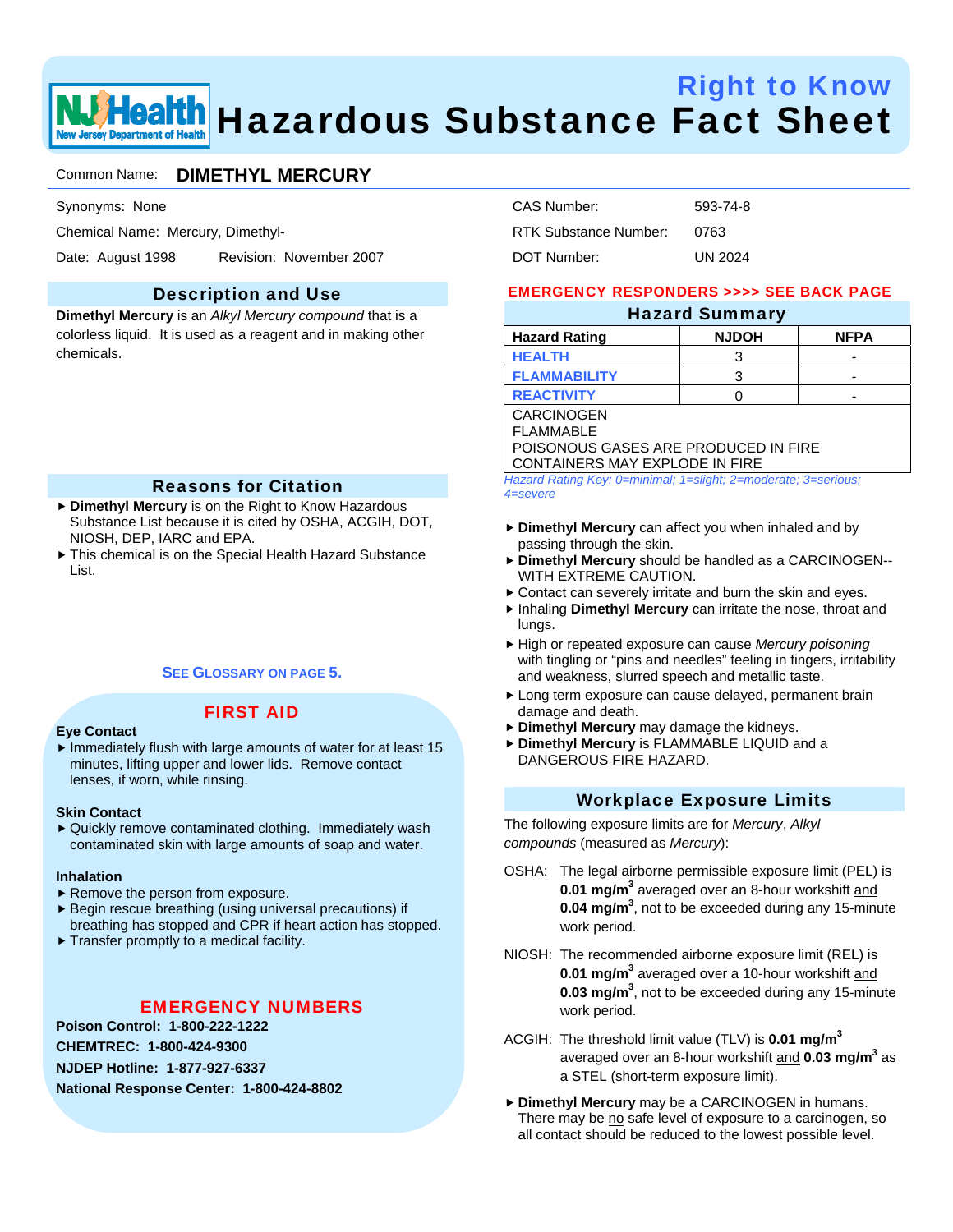# **DIMETHYL MERCURY Page 2 of 6**

 $\blacktriangleright$  The above exposure limits are for air levels only. When skin contact also occurs, you may be overexposed, even though air levels are less than the limits listed above.

## Determining Your Exposure

- ▶ Read the product manufacturer's Material Safety Data Sheet (MSDS) and the label to determine product ingredients and important safety and health information about the product mixture.
- $\blacktriangleright$  For each individual hazardous ingredient, read the New Jersey Department of Health Hazardous Substance Fact Sheet, available on the RTK website (www.nj.gov/health/eoh/rtkweb) or in your facility's RTK Central File or Hazard Communication Standard file.
- $\blacktriangleright$  You have a right to this information under the New Jersey Worker and Community Right to Know Act, the Public Employees Occupational Safety and Health (PEOSH) Act if you are a public worker in New Jersey, and under the federal Occupational Safety and Health Act (OSHA) if you are a private worker.
- ▶ The New Jersey Right to Know Act requires most employers to label chemicals in the workplace and requires public employers to provide their employees with information concerning chemical hazards and controls. The federal OSHA Hazard Communication Standard (29 CFR 1910.1200) and the PEOSH Hazard Communication Standard (N.J.A.C. 12:100-7) require employers to provide similar information and training to their employees.

This Fact Sheet is a summary of available information regarding the health hazards that may result from exposure. Duration of exposure, concentration of the substance and other factors will affect your susceptibility to any of the potential effects described below.

## Health Hazard Information

### **Acute Health Effects**

The following acute (short-term) health effects may occur immediately or shortly after exposure to **Dimethyl Mercury**:

- $\triangleright$  Contact can severely irritate and burn the skin and eyes.
- **F** Inhaling **Dimethyl Mercury** can irritate the nose, throat and lungs causing coughing, wheezing and/or shortness of breath.

## **Chronic Health Effects**

The following chronic (long-term) health effects can occur at some time after exposure to **Dimethyl Mercury** and can last for months or years:

### *Cancer Hazard*

- **F** Dimethyl Mercury may be a CARCINOGEN in humans since it has been shown to cause kidney cancer in animals.
- $\blacktriangleright$  Many scientists believe there is no safe level of exposure to a carcinogen.

#### *Reproductive Hazard*

▶ While Dimethyl Mercury has not been tested for its ability to affect reproduction, it should be HANDLED WITH CAUTION since several related *Mercury compounds* are known teratogens in humans.

#### *Other Effects*

- $\blacktriangleright$  High or repeated exposure can cause *Mercury poisoning*. Symptoms include sore gums, tingling or "pins and needles" feeling in fingers, lips and tongue, clumsiness, irritability and weakness, slurred speech and metallic taste.
- **Example 1** Long term exposure can cause delayed, permanent brain damage and death with little or no warning.
- **Dimethyl Mercury** may damage the kidneys.
- ▶ *Mercury* accumulates in the body with repeated exposures. It can take months or years for the body to get rid of excess *Mercury*.

## Medical

#### **Medical Testing**

For frequent or potentially high exposure (half the PEL or greater, or significant skin contact) the following are recommended before beginning work and at regular times after that:

- $\blacktriangleright$  Exam of the nervous system, including handwriting
- ▶ Urine *Mercury* level (usually less than **0.02 mg/liter**)
- $\blacktriangleright$  Kidney function test

If symptoms develop or overexposure is suspected, the following are recommended:

 $\triangleright$  Consider neurobehavioral, nerve conduction and urinary enzyme testing

Any evaluation should include a careful history of past and present symptoms with an exam. Medical tests that look for damage already done are not a substitute for controlling exposure.

Request copies of your medical testing. You have a legal right to this information under the OSHA Access to Employee Exposure and Medical Records Standard (29 CFR 1910.1020).

#### **Mixed Exposures**

▶ Creams to whiten or bleach skin may contain *Mercury*. If you use them, you may be at increased risk of *Mercury* poisoning. A high fish diet, especially of marine predatory fish (fish-eating fish), also may increase your blood *Mercury* levels.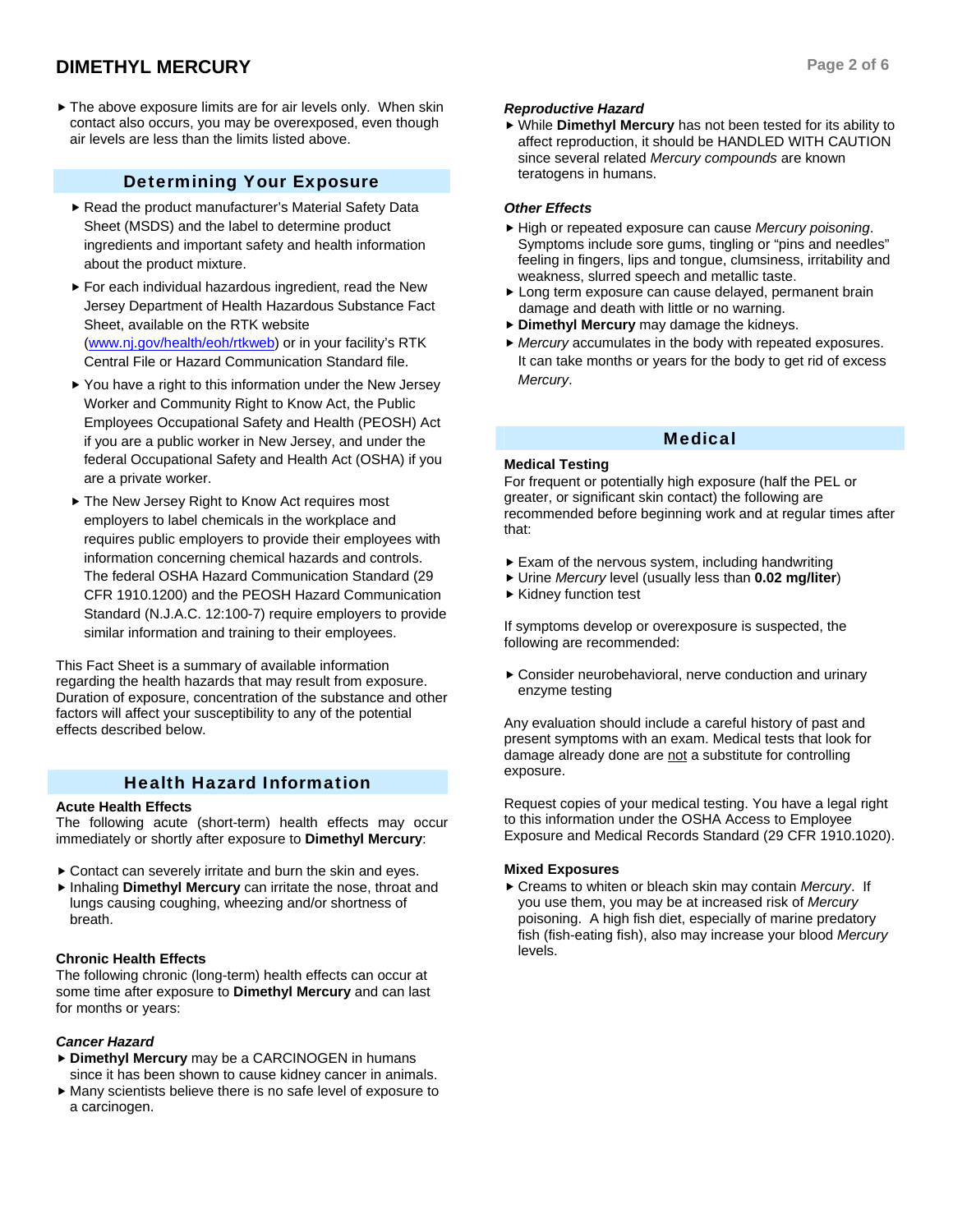## Workplace Controls and Practices

Very toxic chemicals, or those that are reproductive hazards or sensitizers, require expert advice on control measures if a less toxic chemical cannot be substituted. Control measures include: (1) enclosing chemical processes for severely irritating and corrosive chemicals, (2) using local exhaust ventilation for chemicals that may be harmful with a single exposure, and (3) using general ventilation to control exposures to skin and eye irritants. For further information on workplace controls, consult the NIOSH document on Control Banding at www.cdc.gov/niosh/topics/ctrlbanding/.

The following work practices are also recommended:

- $\blacktriangleright$  Label process containers.
- $\blacktriangleright$  Provide employees with hazard information and training.
- $\blacktriangleright$  Monitor airborne chemical concentrations.
- $\blacktriangleright$  Use engineering controls if concentrations exceed recommended exposure levels.
- $\blacktriangleright$  Provide eye wash fountains and emergency showers.
- $\blacktriangleright$  Wash or shower if skin comes in contact with a hazardous material.
- $\blacktriangleright$  Always wash at the end of the workshift.
- $\triangleright$  Change into clean clothing if clothing becomes contaminated.
- $\triangleright$  Do not take contaminated clothing home.
- $\triangleright$  Get special training to wash contaminated clothing.
- $\triangleright$  Do not eat, smoke, or drink in areas where chemicals are being handled, processed or stored.
- $\blacktriangleright$  Wash hands carefully before eating, smoking, drinking, applying cosmetics or using the toilet.
- ▶ For clean-up, use a specialized charcoal-filtered vacuum or suction pump to avoid generating *Mercury vapor*. Do not disturb spilled material.

In addition, the following may be useful or required:

▶ Before entering a confined space where **Dimethyl Mercury** may be present, check to make sure that an explosive concentration does not exist.

## Personal Protective Equipment

The OSHA Personal Protective Equipment Standard (29 CFR 1910.132) requires employers to determine the appropriate personal protective equipment for each hazard and to train employees on how and when to use protective equipment.

The following recommendations are only guidelines and may not apply to every situation.

### **Gloves and Clothing**

- ▶ Avoid skin contact with **Dimethyl Mercury**. Wear personal protective equipment made from material which can not be permeated or degraded by this substance. Safety equipment suppliers and manufacturers can provide recommendations on the most protective glove and clothing material for your operation.
- f Safety equipment manufacturers recommend *4-H/Silver Shield®* for gloves and DuPont *Tychem® Responder®, CSM* and *TK* for *toxic* and *corrosive chemical vapors* and *heavy liquids*.

 $\blacktriangleright$  All protective clothing (suits, gloves, footwear, headgear) should be clean, available each day, and put on before work.

## **Eye Protection**

- $\blacktriangleright$  Wear non-vented, impact resistant goggles.
- $\blacktriangleright$  Wear a face shield along with goggles when working with corrosive, highly irritating or toxic substances.
- $\triangleright$  Do not wear contact lenses when working with this substance.

## **Respiratory Protection**

*Improper use of respirators is dangerous.* Respirators should only be used if the employer has implemented a written program that takes into account workplace conditions, requirements for worker training, respirator fit testing, and medical exams, as described in the OSHA Respiratory Protection Standard (29 CFR 1910.134).

- ▶ Where the potential exists for exposure over **0.01 mg/m<sup>3</sup>** (as *Mercury*), use a NIOSH approved supplied-air respirator with a full facepiece operated in a pressure-demand or other positive-pressure mode. For increased protection use in combination with an auxiliary self-contained breathing apparatus operated in a pressure-demand or other positivepressure mode.
- ► Exposure to 2 mg/m<sup>3</sup> (as *Mercury*) is immediately dangerous to life and health. If the possibility of exposure above 2 mg/m<sup>3</sup> exists, use a NIOSH approved self-contained breathing apparatus with a full facepiece operated in a pressure-demand or other positive-pressure mode equipped with an emergency escape air cylinder.

## Fire Hazards

If employees are expected to fight fires, they must be trained and equipped as stated in the OSHA Fire Brigades Standard (29 CFR 1910.156).

- **F** Dimethyl Mercury is a FLAMMABLE LIQUID.
- $\blacktriangleright$  Use dry chemical, CO<sub>2</sub>, water spray or foam as extinguishing agents.
- **POISONOUS GASES ARE PRODUCED IN FIRE, including** *Mercury vapors*.
- **EXPLODE IN FIRE.**
- $\blacktriangleright$  Use water spray to keep fire-exposed containers cool.
- $\blacktriangleright$  Vapor is heavier than air and may travel a distance to cause a fire or explosion far from the source.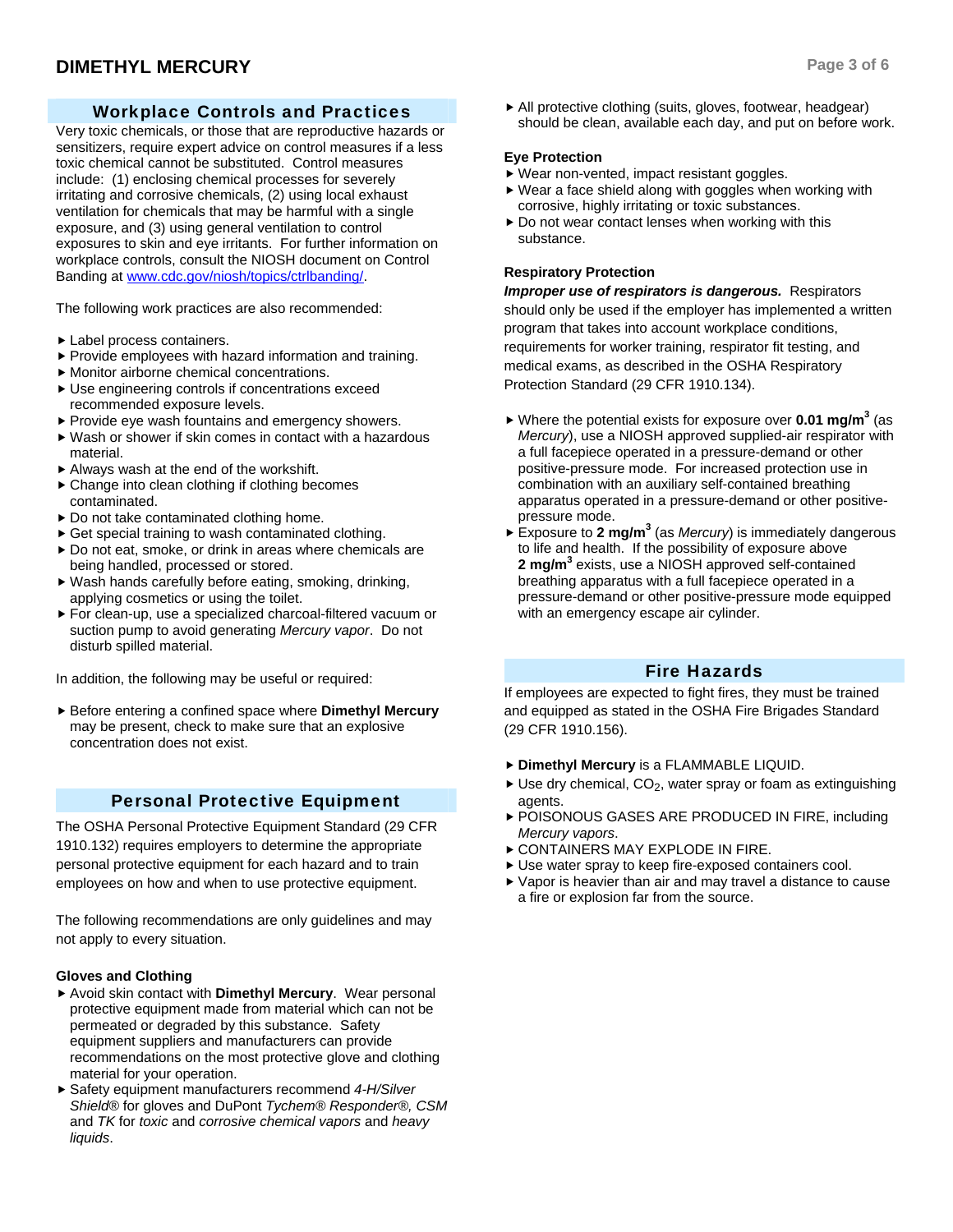# **DIMETHYL MERCURY Page 4 of 6**

## Spills and Emergencies

If employees are required to clean-up spills, they must be properly trained and equipped. The OSHA Hazardous Waste Operations and Emergency Response Standard (29 CFR 1910.120) may apply.

If **Dimethyl Mercury** is spilled or leaked, take the following steps:

- $\blacktriangleright$  Evacuate personnel and secure and control entrance to the area.
- $\blacktriangleright$  Eliminate all ignition sources.
- For clean up use a special charcoal-filtered vacuum or suction pump to avoid generating *Mercury Vapor*. Do not disturb spilled material.
- $\blacktriangleright$  Absorb liquids in vermiculite, dry sand, earth, or similar inert material and deposit in sealed containers.
- $\blacktriangleright$  Ventilate area after clean-up is complete.
- ▶ Keep **Dimethyl Mercury** out of confined spaces, such as sewers, because of the possibility of an explosion.
- ► It may be necessary to contain and dispose of **Dimethyl Mercury** as a HAZARDOUS WASTE. Contact your state Department of Environmental Protection (DEP) or your regional office of the federal Environmental Protection Agency (EPA) for specific recommendations.

# Handling and Storage

Prior to working with **Dimethyl Mercury** you should be trained on its proper handling and storage.

- **Dimethyl Mercury** reacts with OXIDIZING AGENTS (such as PERCHLORATES, PEROXIDES, PERMANGANATES, CHLORATES, NITRATES, CHLORINE, BROMINE and FLUORINE) to cause a fire hazard.
- $\triangleright$  Store in tightly closed containers in a cool, well-ventilated area.
- $\triangleright$  Sources of ignition, such as smoking and open flames, are prohibited where **Dimethyl Mercury** is used, handled, or stored.
- ▶ Metal containers involving the transfer of **Dimethyl Mercury** should be grounded and bonded.
- $\blacktriangleright$  Use explosion-proof electrical equipment and fittings wherever **Dimethyl Mercury** is used, handled, manufactured, or stored.
- $\blacktriangleright$  Use only non-sparking tools and equipment, especially when opening and closing containers of **Dimethyl Mercury**.

# Occupational Health Information Resources

The New Jersey Department of Health offers multiple services in occupational health. These services include providing informational resources, educational materials, public presentations, and industrial hygiene and medical investigations and evaluations.

### **For more information, please contact:**

 New Jersey Department of Health Right to Know PO Box 368 Trenton, NJ 08625-0368 Phone: 609-984-2202 Fax: 609-984-7407 E-mail: rtk@doh.state.nj.us Web address: http://www.nj.gov/health/eoh/rtkweb

*The Right to Know Hazardous Substance Fact Sheets are not intended to be copied and sold for commercial purposes.*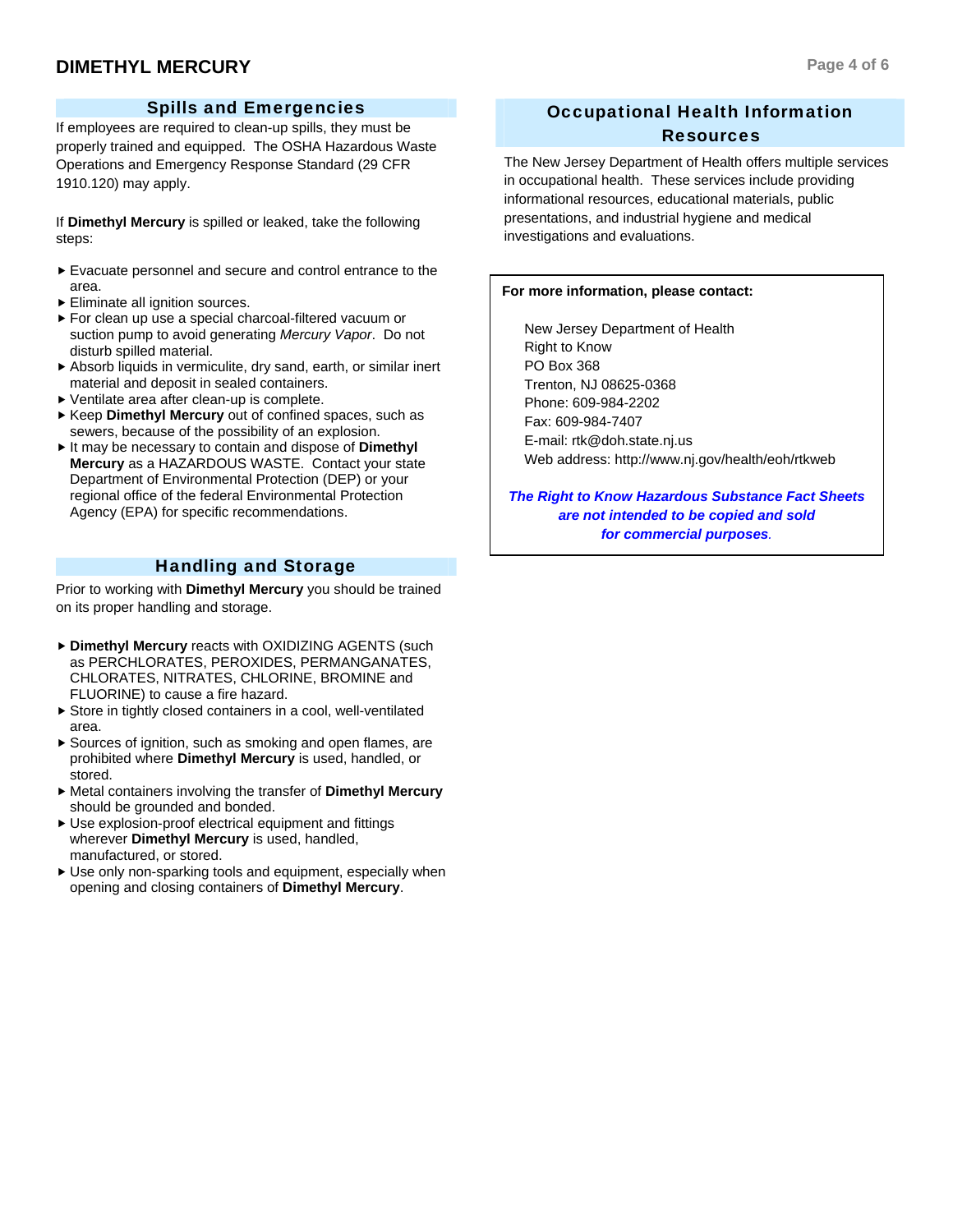# **DIMETHYL MERCURY Page 5 of 6**

#### **GLOSSARY**

**ACGIH** is the American Conference of Governmental Industrial Hygienists. They publish guidelines called Threshold Limit Values (TLVs) for exposure to workplace chemicals.

**Acute Exposure Guideline Levels** (AEGLs) are established by the EPA. They describe the risk to humans resulting from once-in-a lifetime, or rare, exposure to airborne chemicals.

**Boiling point** is the temperature at which a substance can change its physical state from a liquid to a gas.

A **carcinogen** is a substance that causes cancer.

The **CAS number** is unique, identifying number, assigned by the Chemical Abstracts Service, to a specific chemical.

**CFR** is the Code of Federal Regulations, which are the regulations of the United States government.

A **combustible** substance is a solid, liquid or gas that will burn.

A **corrosive** substance is a gas, liquid or solid that causes destruction of human skin or severe corrosion of containers.

**DEP** is the New Jersey Department of Environmental Protection.

**DOT** is the Department of Transportation, the federal agency that regulates the transportation of chemicals.

**EPA** is the Environmental Protection Agency, the federal agency responsible for regulating environmental hazards.

**ERG** is the Emergency Response Guidebook. It is a guide for emergency responders for transportation emergencies involving hazardous substances.

**Emergency Response Planning Guideline** (ERPG) values are intended to provide estimates of concentration ranges where one reasonably might anticipate observing adverse effects.

A **fetus** is an unborn human or animal.

A **flammable** substance is a solid, liquid, vapor or gas that will ignite easily and burn rapidly.

The **flash point** is the temperature at which a liquid or solid gives off vapor that can form a flammable mixture with air.

**IARC** is the International Agency for Research on Cancer, a scientific group.

**Ionization Potential** is the amount of energy needed to remove an electron from an atom or molecule. It is measured in electron volts.

**IRIS** is the Integrated Risk Information System database maintained by federal EPA. The database contains information on human health effects that may result from exposure to various chemicals in the environment.

**LEL** or **Lower Explosive Limit**, is the lowest concentration of a combustible substance (gas or vapor) in the air capable of continuing an explosion.

**mg/m3** means milligrams of a chemical in a cubic meter of air. It is a measure of concentration (weight/volume).

A **mutagen** is a substance that causes mutations. A **mutation** is a change in the genetic material in a body cell. Mutations can lead to birth defects, miscarriages, or cancer.

**NFPA** is the National Fire Protection Association. It classifies substances according to their fire and explosion hazard.

**NIOSH** is the National Institute for Occupational Safety and Health. It tests equipment, evaluates and approves respirators, conducts studies of workplace hazards, and proposes standards to OSHA.

**NTP** is the National Toxicology Program which tests chemicals and reviews evidence for cancer.

**OSHA** is the federal Occupational Safety and Health Administration, which adopts and enforces health and safety standards.

**PEOSHA** is the New Jersey Public Employees Occupational Safety and Health Act, which adopts and enforces health and safety standards in public workplaces.

**Permeated** is the movement of chemicals through protective materials.

**PIH** is a DOT designation for chemicals which are Poison Inhalation Hazards.

**ppm** means parts of a substance per million parts of air. It is a measure of concentration by volume in air.

A **reactive** substance is a solid, liquid or gas that releases energy under certain conditions.

**STEL** is a Short Term Exposure Limit which is usually a 15 minute exposure that should not be exceeded at any time during a work day.

A **teratogen** is a substance that causes birth defects by damaging the fetus.

**UEL** or **Upper Explosive Limit** is the highest concentration in air above which there is too much fuel (gas or vapor) to begin a reaction or explosion.

**Vapor Density** is the ratio of the weight of a given volume of one gas to the weight of another (usually *Hydrogen*), at the same temperature and pressure.

The **vapor pressure** is a measure of how readily a liquid or a solid mixes with air at its surface. A higher vapor pressure indicates a higher concentration of the substance in air and therefore increases the likelihood of breathing it in.